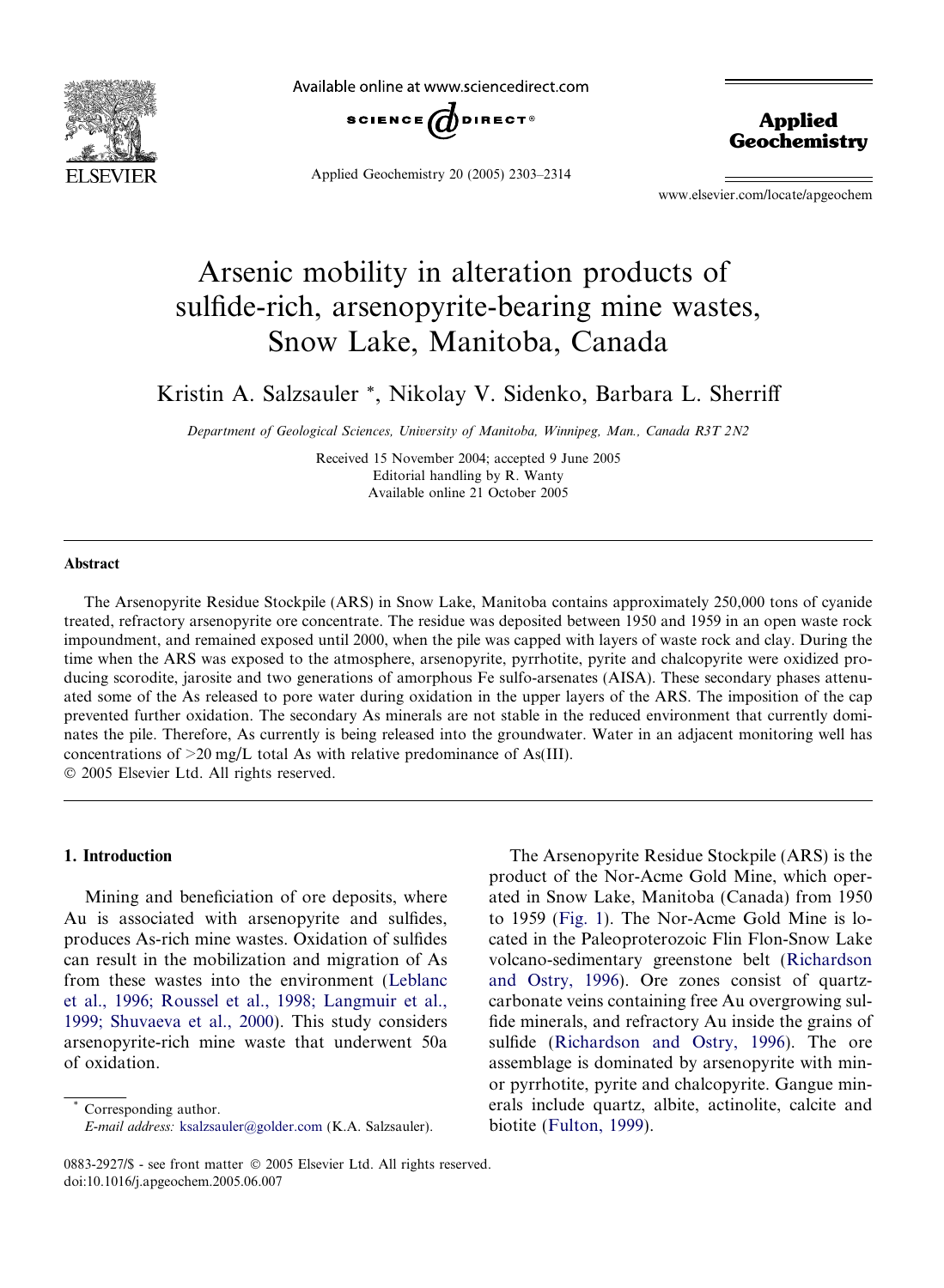<span id="page-1-0"></span>

Fig. 1. (a) Location of Snow Lake, Manitoba. (b) The town of Snow Lake, showing the New Britannia Mine site, the arsenopyrite residue pile and the old Nor-Acme emergency flotation tailings.

Ore bearing sulfides were concentrated by flotation in the Nor-Acme mill. Flotation concentrates proceeded to a cyanidation circuit where accessible Au was dissolved ([Convey et al., 1957](#page-11-0)). The Au-bearing fluids were filtered prior to transfer to precipitation units. Dewatering of the cyanidation fluids left a waste by-product of concentrated sulfides still containing refractory Au. From 1950 to 1959, 250,000 ton of this residue, consisting of up to 60% sulfides, was piped into an uncapped waste rock impoundment measuring 182 m long, 85 m wide and 10 m high (Fig. 2). The average grade of this refractory waste material is 0.28 ounces of Au per ton, for a total of 2000 kg Au ([Richardson](#page-11-0)



Fig. 2. The Nor-Acme Site, circa 1950. The Arsenopyrite Stockpile (A) was located north of the original mill, and the ''emergency'' flotation tailings (F) in a swamp to the east of the mill (Snow Lake Historical Records).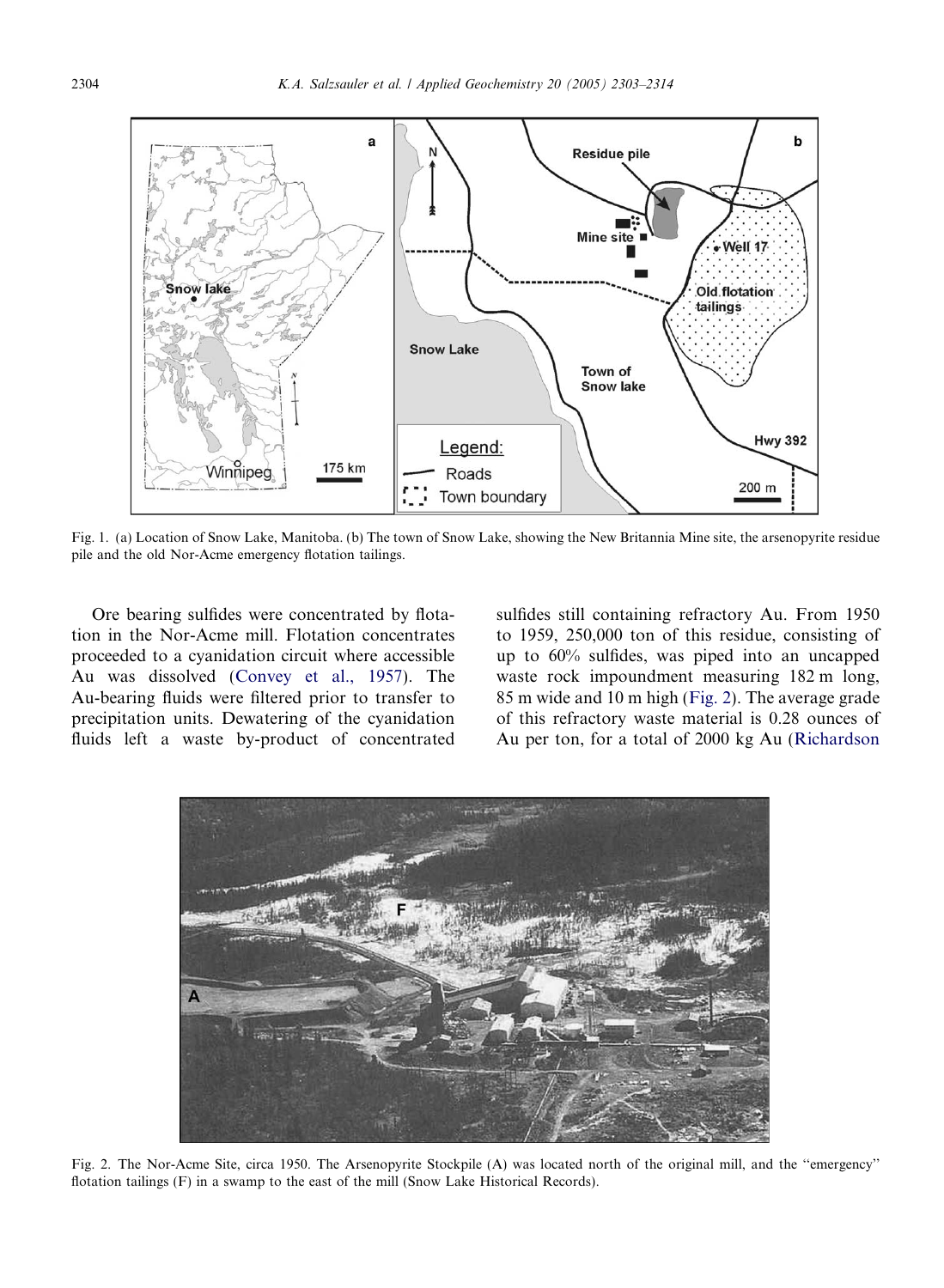[and Ostry, 1996\)](#page-11-0). Despite several attempts, no economically viable, environmentally safe method has been identified to extract the Au and dispose of the As-rich waste that would be generated.

In 1995, the Nor-Acme mine reopened as the New Britannia Mine, with the ARS being designated as an orphaned site and the responsibility of the Crown. In 2000, a multilayer cap of waste rock and silt was placed on the pile by New Britannia Mine, to prevent water infiltration, and further oxidation of the wastes, and to reduce the flow of contaminated runoff ([Sikamen, 1988](#page-11-0)). However, groundwater in a monitoring well south of the ARS still has concentrations of  $>20$  mg/L As, which is 40 times greater than the Mining Metal Effluent Regulation for As release from active mine sites in Canada of 0.5 mg/L ([MMER, 2003\)](#page-11-0).

The objectives of this study were to investigate the geochemical behavior of As in the high sulfide mine wastes in the ARS, and to determine the source and reason for high As content in an adjacent groundwater plume. The objectives were achieved through identification of solid As phases, determination of As speciation in the pore water, and thermodynamic calculations.

#### 2. Methodology

Solid samples were taken from the surface of the ARS by New Britannia Mine in 1998 (prior to the emplacement of the cap) and stored in a closed container at room temperature. In March 2002, four sampling holes were drilled into the ARS using a sonic drill ([Fig. 3](#page-3-0)). Solid cores, 6.25 cm in diameter were extracted from depths of 8.6–14.6 m below ground surface. The core was frozen immediately after sampling in the  $-40$  °C air temperature and transported frozen to prevent oxidation. The cores are different lengths due to the asymmetrical shape of the pile [\(Fig. 3\)](#page-3-0).

In the laboratory, the core was split in half while still frozen and logged with respect to morphological variations and color determined with Munsell<sup>®</sup> soil color charts. Sections of core, measuring 15–20 cm in length, were removed from half of the core at approximately 1.5-m intervals, defrosted and airdried at room temperature. These samples were analyzed by Activation Laboratories Ltd. (Actlabs) using a combination of induced neutron activation analysis (INAA) and aqua regia dissolution, followed by inductively coupled plasma (ICP) optical emission spectroscopy (OES) and mass spectroscopy

(MS) analysis. Sulfate, carbonate  $(CO<sub>2</sub>)$ , Cl, and F were analyzed using infrared, ISE and INAA analysis.

The mineral composition was determined using a combination of powder X-ray diffraction (XRD),  $\mu$ XRD, electron microprobe analysis (EMP) and scanning electron microscopy (SEM) with energy dispersive spectrometry (EDS), and polished thin sections were made in the absence of water to prevent dissolution of soluble phases. Powder XRD data were collected using a Phillips PW 1729 diffractometer with Ni-filtered Cu  $K\alpha$  radiation generated at  $40 \text{ kV}$  and  $40 \text{ mA}$ , and  $0.5^{\circ}$  beam slit. Optically differentiated phases in thin sections were analyzed using a Bruker Discover  $\mu$ X-ray diffractometer operated with Cu  $K\alpha$  radiation generated at 40 kV and 40 mA at the University of Western Ontario. The combination of a Gobel mirror parallel optics system and a general area detector system (GADDS) enabled in situ collection of data from polished thin sections [\(Flemming et al., 2005\)](#page-11-0). The beam diameter could be collimated to 500, 300 or 50  $\mu$ m. Phases were identified using the ICDD database.

Polished thin sections were analyzed qualitatively using a Cambridge Instrument Stereoscan 120 SEM and quantitatively using a CAMECA-SX100 EMP at the University of Manitoba. The EMP was operated at an acceleration potential of 15 kV, a beam current of 15 nA measured on a Faraday cup with a 20-um beam diameter, and using the standards diopside (Si, Ca), arsenopyrite (Fe, As, S), chalcopyrite (Cu), gahnite (Pb, Zn), albite (Na), feldspar (K) and andalusite (Al). The raw data were corrected by the PAP correction procedure [\(Pouchou](#page-11-0) [and Pichoir, 1985](#page-11-0)). Detection limits for different components varied from  $0.01$  to  $0.05$  wt%, and analytical precision was approximately 2% for most major elements, and 10% for minor elements.

Samples of frozen core samples were transported to Activation Laboratories Ltd in sealed coolers under ambient atmospheric conditions. Pore water was extracted from samples of core by Activation Laboratories Ltd. in a  $N_2$  atmosphere to prevent changes in As speciation. These pore-water samples were passed through  $0.2 \mu m$  filters and divided into four aliquots. The aliquot for the analysis of dissolved metals was preserved with  $HNO<sub>3</sub>$ , for Fe speciation with HCl, and the aliquots for As speciation and anion analysis left unacidified. Dissolved metals were measured by ICP-MS and ICP-OES, anions by ion chromatography and alkalinity by titration. Arsenic was separated into redox species using a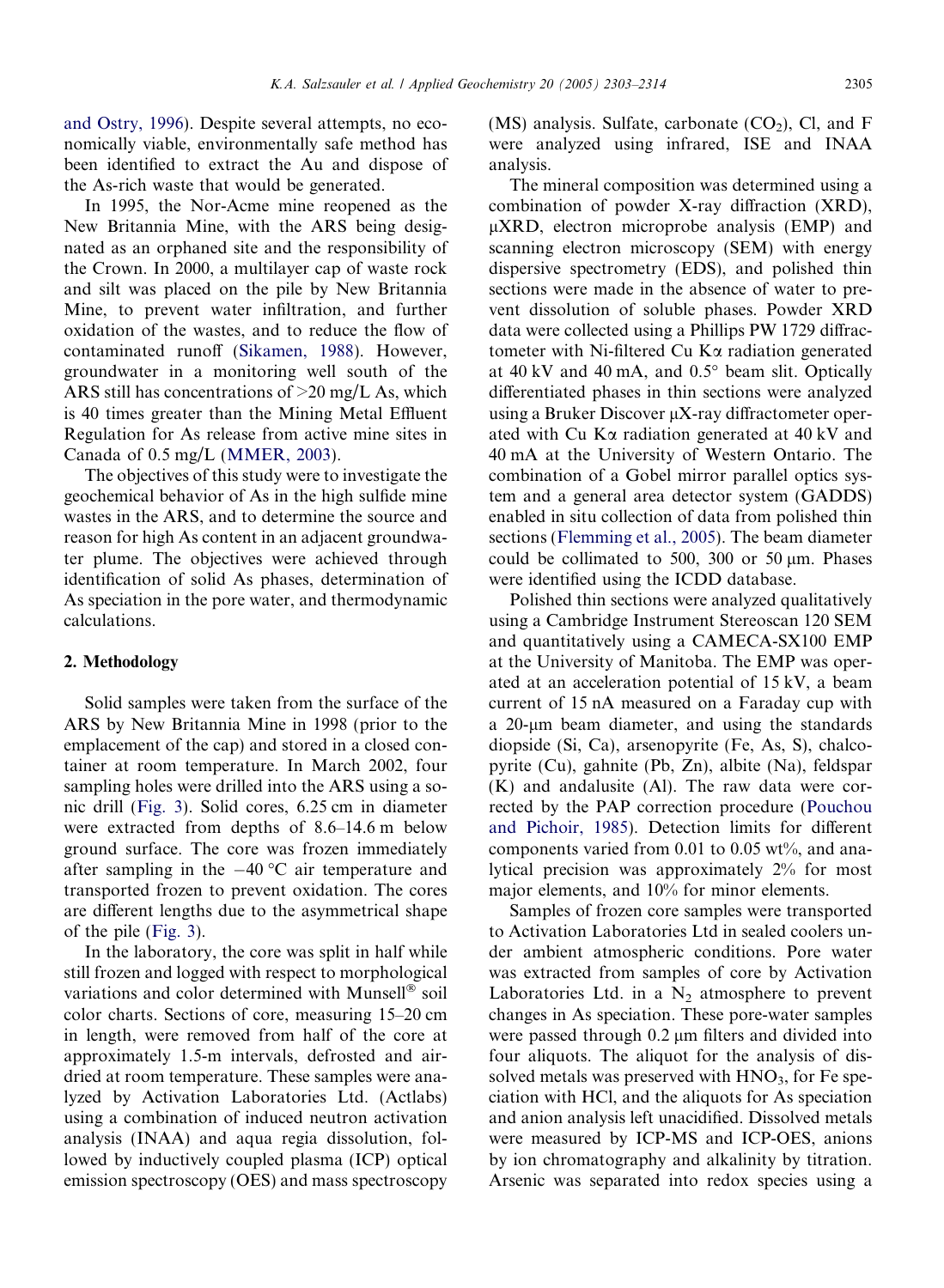<span id="page-3-0"></span>

Fig. 3. (a) The elevation and location of drill holes in the ARS. (b) A schematic cross-section (AB) of the ARS from south (SL2) to north (SL4); not to scale.

P/ACE MDQ Capillary Electrophoretic System (Beckman Coulter) with a high resolution (HR) ICP-MS detector. Total Fe concentration was measured by HR-ICP-MS; concentration of Fe(II) was determined using a P/ACE MDQ Capillary Electrophoretic System (Beckman Coulter) with UV detection. Iron(III) concentration was calculated as the difference between total Fe and Fe(II).

Duplicate pore water samples were extracted at the University of Manitoba. Arsenic species were separated by passing filtered water through Accu-BOND II Strong Anion Exchange (SAX) cartridges ([Le et al., 2000\)](#page-11-0) at a rate of 1 mL/min. The SAX cartridge retained arsenate anions while arsenite passed through. The arsenite solution was acidified with concentrated HCl. The cartridge was then eluted with 10 mL of 1 M HCl to release the arsenate. Aliquots containing As(III), As(V), and total As were analyzed by ICP-OES at the University of Manitoba.

A charge balance of ions in solution and saturation indices (SI) of phases controlling water composition were assessed using the geochemical modeling program WATEQ4F [\(Ball and Nordstrom, 1991](#page-11-0)). Redox disequilibrium for Fe(II)/Fe(III) and As(III)/ As(V) couples generally occurs in natural waters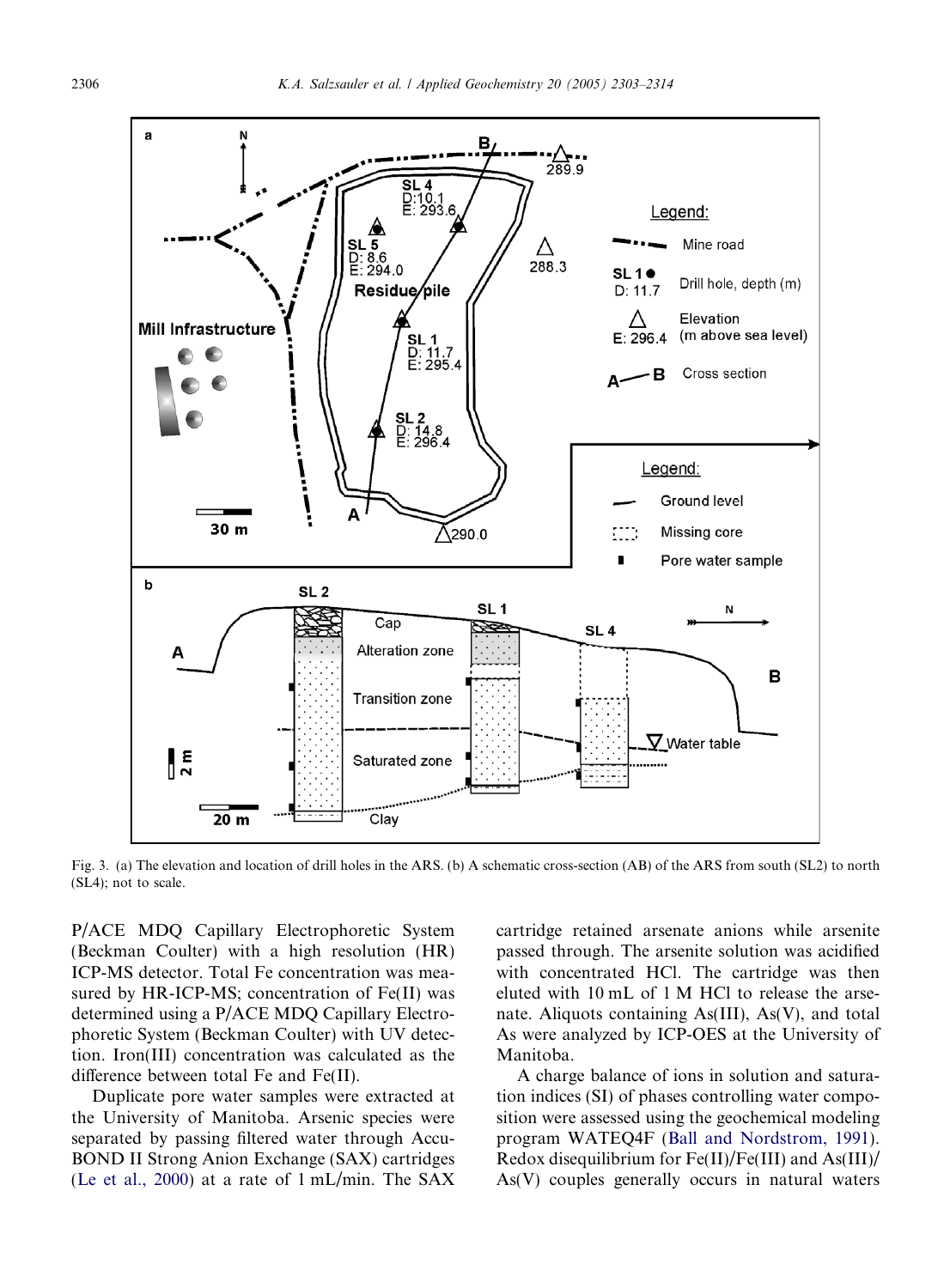[\(Lindberg and Runnells, 1984](#page-11-0)), therefore, these couples were decoupled in WATEQ4F input to calculate activities of Fe and As species.

# 3. Results

## 3.1. Morphology and composition

Although the pile rises to only 5 m above the ground surface, the total depth of residue extracted in the drill cores measured between 10.0 and 14.6 m [\(Fig. 3](#page-3-0)). The ground surface dips towards the north of the pile and hence the surface runoff drains to the NW. The pile is underlain by reddish-brown, silty clay. Although the base of the pile dips to the south, the direction of the local ground water flow has not yet been defined.

Primary, unoxidized sulfide residue extends from about 2 m below the top of the residue to the base of the pile ([Fig. 3\)](#page-3-0). The primary residue consists of very fine-grained  $(30-50 \,\mu m)$  arsenopyrite, pyrrhotite, pyrite and chalcopyrite (in order of decreasing abundance). Silicate minerals are predominantly quartz, albite, orthoclase, biotite and actinolite. Primary grains are anhedral to subhedral with smooth grain boundaries. Although no carbonate minerals were detected by XRD or SEM, bulk geochemical analysis suggests that up to  $5.5 \text{ wt}$ % calcite is present. In the altered wastes, primary phases occur as inclusions in secondary phases. Unoxidized sulfide *residue* contains up to 23 wt% As, 25 wt% Fe and 18 wt% S, with  $\leq$ 17 ppm Au. Although disintegration of some pyrrhotite, pyrite and arsenopyrite grains was observed optically, no secondary solid phases were found in this material.

The altered part at the top of the pile can be divided into the upper alteration zone (0–10 cm), the lower alteration zone (10–40 cm) and the transition zone (40 cm to 2 m). Highly altered material, taken from the top of the pile prior to the emplacement of the cap, allowed the study of ''end-member'' oxidation products.

The *transition zone* represents a diffuse boundary between the oxidized and unoxidized material. It consists of friable, dark grayish brown (2.5Y4/2), very fine-grained  $(45 \text{ }\mu\text{m})$  arsenopyrite, pyrite, chalcopyrite and pyrrhotite. It is chemically and mineralogically similar to the unoxidized material, containing 17.4 wt% As, 22.5 wt% Fe and 16.0 wt% S, and  $\leq 2.7$  wt% CO<sub>2</sub> (equivalent to 6 wt% calcite). However, the transition zone is distinct from the unoxidized sulfide residue as it is mottled with

scorodite aggregates. Rare X-ray amorphous Fe sulfo-arsenates (AISA) and jarosite were found in small veins penetrating into the zone from upper horizons.

The lower alteration zone consists of a light brownish grey mixture (2.5Y6/2) of secondary alteration products with <30% altered sulfides, arsenopyrite, pyrite and chalcopyrite. The composition is  $\leq 15.0$  wt% As, 16.6 wt% Fe, 10.5 wt% S and  $0.2$  wt%  $CO<sub>2</sub>$  (equivalent to  $0.5$  wt% calcite). Secondary phases include scorodite, AISA and jarosite.

The *upper alteration zone* consists of layers of friable, light olive brown and yellow AISA (2.5Y7/8 and 2.5Y5/4, respectively) interbedded with layers of green-grey (5G5/2), slightly altered sulfides. Although this zone is chemically and mineralogically similar to the lower alteration zone, more oxidized material is found in the yellow-brown layers. Up to 15.9 wt% As, 17.9 wt% Fe and 8.8 wt% S are concentrated in the upper 10 cm of the pile. The secondary phases are AISA, scorodite and jarosite, with scorodite and remnant arsenopyrite, pyrite and chalcopyrite being concentrated in the greengrey layers.

In the highly altered material, the refractory residue consists of a hardened, gel-like dark yellowish brown (10YR3/4) AISA coating powdery, yellow (5Y7/6) to brownish yellow (10YR6/8) AISA and powdery, grayish green (5G5/2) Fe arsenates. It contains up to  $12.9 \text{ wt\% As}, 13.2 \text{ wt\% Fe}$  and 6.9 wt% S. There is no pyrrhotite or chalcopyrite but trace amounts of arsenopyrite and pyrite occur as inclusions in secondary phases. The dominant secondary mineralogical phases in this material include AISA, scorodite and rare jarosite.

### 3.2. Secondary alteration products

Three groups of secondary phases contain As: AISA, scorodite and jarosite. Scorodite was identified in the highly altered material and in the alteration and transition zones by  $\mu$ XRD ([Flemming](#page-11-0) [et al., 2005](#page-11-0)).

The earliest secondary arsenate phases to form are 50 to 300  $\mu$ m microcrystalline aggregates of scorodite which cement primary silicate and sulfide grains ([Fig. 4](#page-5-0)). This is the major morphology of scorodite in the transition and the upper alteration zones and has an average composition of  $34.6 \text{ wt\%}$  As,  $0.6$  wt% S and 24.7 wt% Fe. A second form of scorodite consists of anhedral, equant  $5 \mu m$  grains, which are now enclosed in AISA cement ([Fig. 5](#page-5-0)).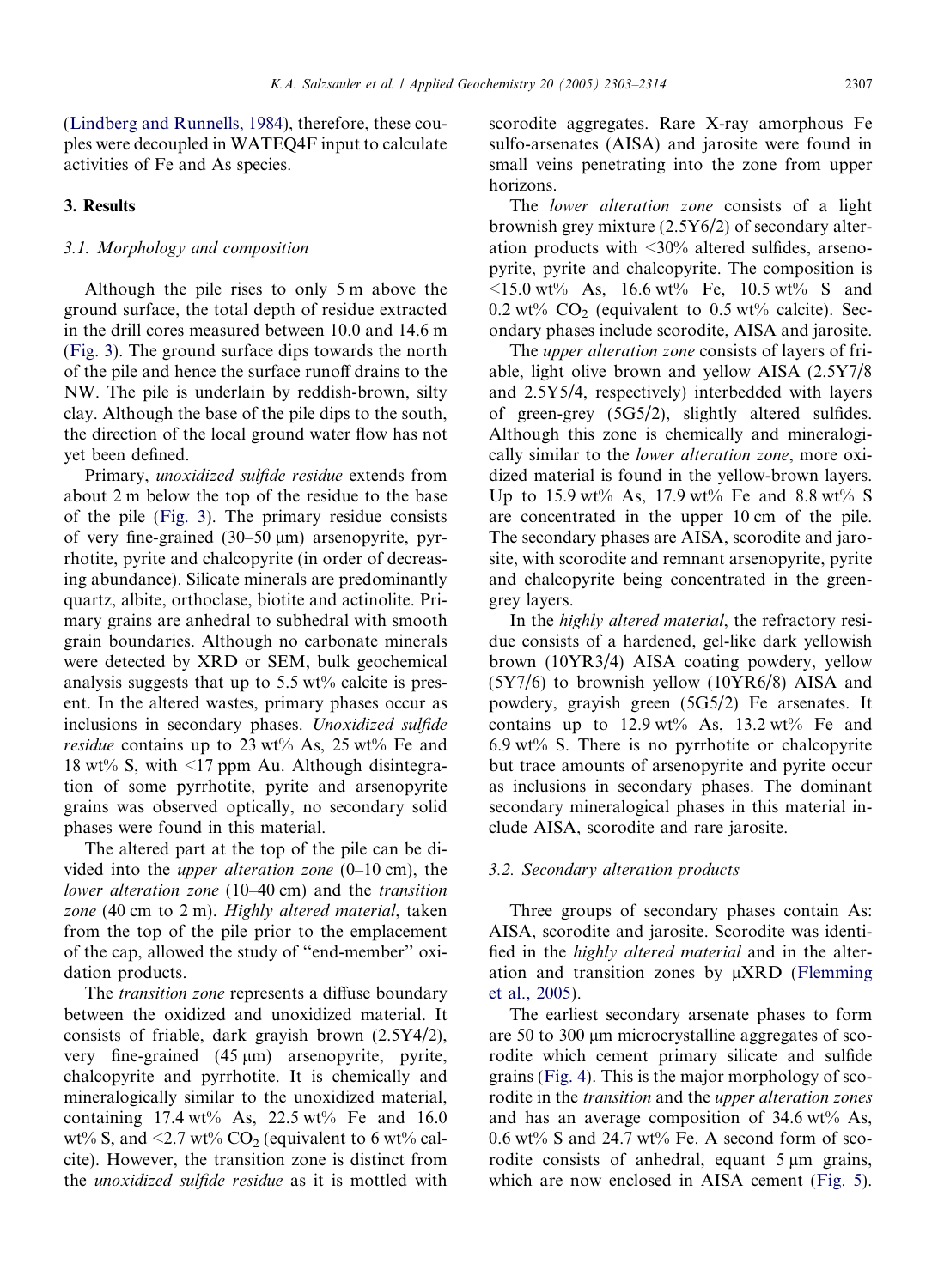<span id="page-5-0"></span>

Fig. 4. SEM electron backscatter image of arsenopyrite (a), pyrite (b), and silicate (c) inclusions in a scorodite (d) aggregate in the transition zone of drill core SL2.



Fig. 5. SEM electron backscatter image of microcrystalline, balllike scorodite inclusions (a), in an AISA matrix (b), and containing inclusions of primary silicates (c) in a sample of highly altered material.

They have an average composition of  $35.2 \text{ wt} \%$  As, 1.0 wt% S and 26.0 wt% Fe [\(Table 1\)](#page-6-0).

The dominant arsenopyrite alteration product is yellow-orange-brown gel-like AISA forming zoned spherules about  $500 \mu m$  in diameter. The cores of these spherules contain a mixture of  $\leq 60\%$  primary silicate gangue, and altered sulfide grains cemented by AISA(1) [\(Fig. 6\)](#page-6-0). The spherules have thick rims of reddish-brown, homogeneous AISA(2) gel-like material up to 50  $\mu$ m thick. Fragments of this homogeneous AISA(2) are also found in the alteration zone. The sequence of precipitation of AISA generations can be inferred by morphological relation of AISA phases ([Fig. 7\)](#page-7-0). The earlier AISA have higher As/S ratios than later forming AISA(2). AISA(1) cement is compositionally close to zykaite  $(Fe<sub>4</sub> (AsO<sub>4</sub>)<sub>3</sub>(SO<sub>4</sub>)(OH) \cdot 15H<sub>2</sub>O$ , an alteration product of arsenopyrite that is found in association with scorodite and pitticite ([Anthony et al., 2000\)](#page-11-0). Physical and chemical characteristics of AISA(2) are comparable to pitticite, which has been retained as a generic name for amorphous gel-like Fe(III) arsenate with no apparent stoichiometry [\(Dunn, 1982; Dunn](#page-11-0) [et al., 1983; Anthony et al., 2000](#page-11-0)).

There are two distinct compositions of potassichydronium jarosite. Low-As-jarosite  $\langle 0.6 \text{ wt}\% \rangle$ As) forms very fine grained inclusions in AISA(2) in the upper alteration zone and the highly altered waste. High-As-jarosite  $(0.6-5.8 \text{ wt\% As})$  occurs in the lower alteration zone as anhedral inclusions  $(20-50 \,\mu m)$  in diameter) coated by rims of AISA(2) ([Fig. 8\)](#page-7-0).

## 3.3. Chemistry of pore water

Cores SL4, SL1 and SL2, which transect the pile from NW to SE [\(Fig. 3\)](#page-3-0) were selected for pore water extraction. Water could only be extracted below about 4 m depth because the core was too dry above this level. The regions selected for pore water extraction were the base of the pile, a region about 2 m above the base where the core was saturated with water, and the transition layer about 4 m from the top of the residue.

Pore water had a pH of 6.7–8.6, and contained up to  $7420 \text{ mg/L}$  SO<sub>4</sub>. The lowest values of pH and the highest  $SO_4$ , Fe, K, Ca and Mg contents were in the drier transition zones [\(Table 2](#page-8-0)). Iron(II) dominated over Fe(III) in all samples.

Comparison of the results of As speciation in the pore waters obtained by two different techniques demonstrates that the levels of concentration in the same samples and the pattern of the species distribution are reproducible ([Table 2\)](#page-8-0). In the transition zone concentrations of total As are lower on average than for samples from the saturated zone or the base of the pile. The total As concentrations are higher in cores SL2 and SL4 (located in the NE and SW quadrants of the pile) than in SL1 (from the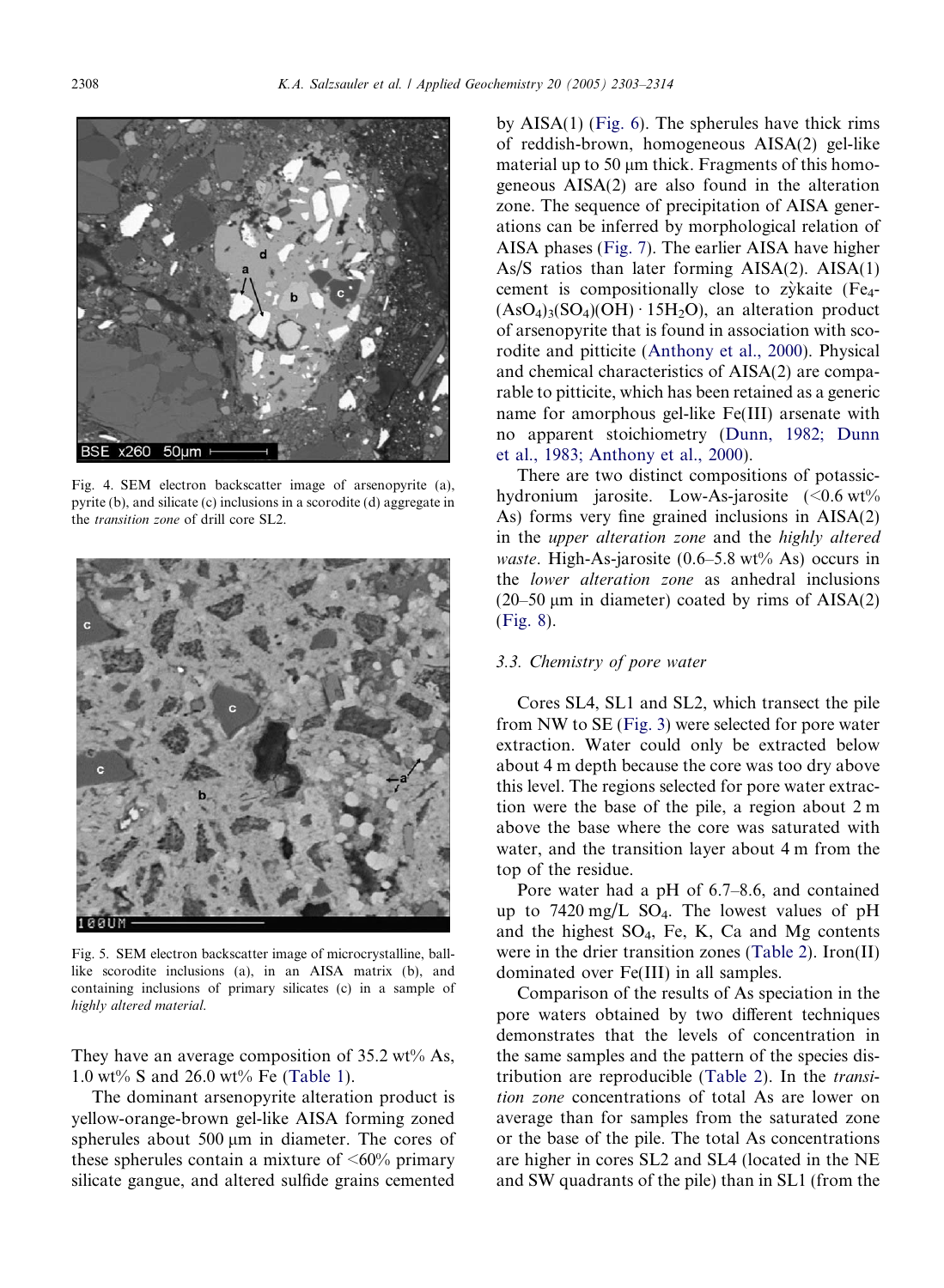<span id="page-6-0"></span>Table 1 Composition of secondary phases in the Arsenopyrite Stockpile (wt%)

| Phase                         | Formula                                                                                                                                                       | Fe   | As   |      |      |                |
|-------------------------------|---------------------------------------------------------------------------------------------------------------------------------------------------------------|------|------|------|------|----------------|
| Scorodite $(1)^b$             | $Fe_{0.92}(As_{0.96}, S_{0.04})O_4 \cdot 2H_2O$                                                                                                               | 24.7 | 34.6 | 0.58 | 0.02 | 45             |
| Scorodite $(2)^b$             | $Fe_{0.92}(As_{0.93}S_{0.06})O_4 \cdot 2H_2O$                                                                                                                 | 26   | 35.2 | 1.02 | 0.01 | 12             |
| Low As Jarosite <sup>b</sup>  | $(\mathrm{K}_{0.65}\mathrm{H}_3\mathrm{O}_{0.35}^+)$ Fe <sub>3.14</sub> (S <sub>0.98</sub> As <sub>0.02</sub> O <sub>4</sub> ) <sub>2</sub> (OH) <sub>6</sub> | 32.0 | 0.62 | 11.4 | 4.6  | $\overline{2}$ |
| High As Jarosite <sup>b</sup> | $(K_{0.7}H_3O_{0.3}^+)Fe_{3.07}(S_{0.73}As_{0.2}O_4)_2(OH)_6$                                                                                                 | 31.6 | 5.6  | 8.7  | 5.0  | 17             |
| $AISA(1)^c$                   |                                                                                                                                                               | 27.1 | 26.7 | 2.7  | 0.04 | 98             |
| $AISA(2)^c$                   |                                                                                                                                                               | 21.4 | 22.7 | 9.5  | 0.15 | 7              |

<sup>a</sup> Total number of grains analyzed with similar geochemical, morphological and mineralogical characteristics. <sup>b</sup> Formulae and percentages for representative grains from the ARS.

<sup>c</sup> AISA composition presented as an average of representative analyses.



Fig. 6. SEM electron backscatter image of AISA ''balls'' in the upper alteration zone.

middle of the ARS). In all of the samples from the saturated zone and from the base of SL2, arsenate ion species dominated. Arsenite concentration was greater than arsenate in samples from the transition zone and from the base of SL1 and SL4.

A diagram of H–O–As–Fe–S was built in Eh–pH space with the ''Act2'' program available in the "Geochemist's Workbench" package, using the LLNL database [\(Bethke, 1996\)](#page-11-0). Activities of arsenate, Fe(II) and  $SO_4$  were taken close to their average molar concentrations in pore waters of  $10^{-3}$ ,  $10^{-4}$  and  $10^{-2}$ , respectively. Under these conditions, the only stable phase on the Eh–pH diagram is goethite, which was not detected in any ARS samples. As the solubility product of scorodite varies from  $10^{-20}$  to  $10^{-24}$  depending on the crystallinity of the phase ([Krause and Ettel, 1988](#page-11-0)), the solubility product in LLNL database  $(10^{-20.2})$  was replaced with the lower  $K_{\rm sp}$  (10<sup>-24.4</sup>) reported by [Krause](#page-11-0) [and Ettel \(1988\).](#page-11-0) In this case, scorodite appears on the diagram where the pH is less than 3.84 [\(Fig. 9\(](#page-8-0)a)). However, according to this plot, scorodite could not be formed as a stable phase from the high pH of the pore solutions found in the ARS. If goethite precipitation is suppressed from this system [\(Fig. 9\(](#page-8-0)b)), the field of scorodite stability extends to pH 7.27, where it is in equilibrium with amorphous  $Fe(OH)_{3}$ . The pore water samples from the transition zone now plot in the scorodite field, indicating that this mineral could precipitate as a metastable phase.

Saturation indices (SI) were calculated using thermodynamic constants in WATEQ4f and data from [Table 2](#page-8-0), including the As values obtained by Actlabs. Where saturation indices are  $\leq 0$ , the mineral should dissolve in solution (undersaturated), and if  $\geq 0$ , the mineral is thermodynamically stable or can be precipitated from solution (oversaturated) [\(Ball and Nordstrom, 1991](#page-11-0)). Average values indicated that gypsum  $(SI = 0.0)$ , calcite  $(SI = 1.0)$ , dolomite ( $SI = 0.6$ ) and siderite ( $SI = 0.3$ ) were in equilibrium with the pore water. They also showed that jarosite solid solution  $(SI = -3.5)$  and scorodite ( $SI = -4$ ) would be unlikely to precipitate from the present pore solutions. It should be noted that these saturation indices were calculated using thermodynamic constants that may vary depending on the composition of jarosite and the crystallinity of scorodite ([Alpers et al., 1989; Krause and Ettel,](#page-11-0) [1988\)](#page-11-0). If the lowest value for scorodite solubility is used in the calculation, the solutions will be saturated with respect to scorodite. Arsenic phases, such as arsenolite, arsenosiderite, mansfieldite and  $As_2O_5$ have  $SI < -5$  and would be even less likely to precipitate than scorodite.

A sample of water from Monitoring Well 17, 200 m SE of the ARS, had a pH of 6.39, 2180 mg/L  $SO_4^{2-}$ , 24 mg/L Fe<sup>2+</sup>, 38 mg/L Fe<sup>3+</sup>, 17.8 mg/L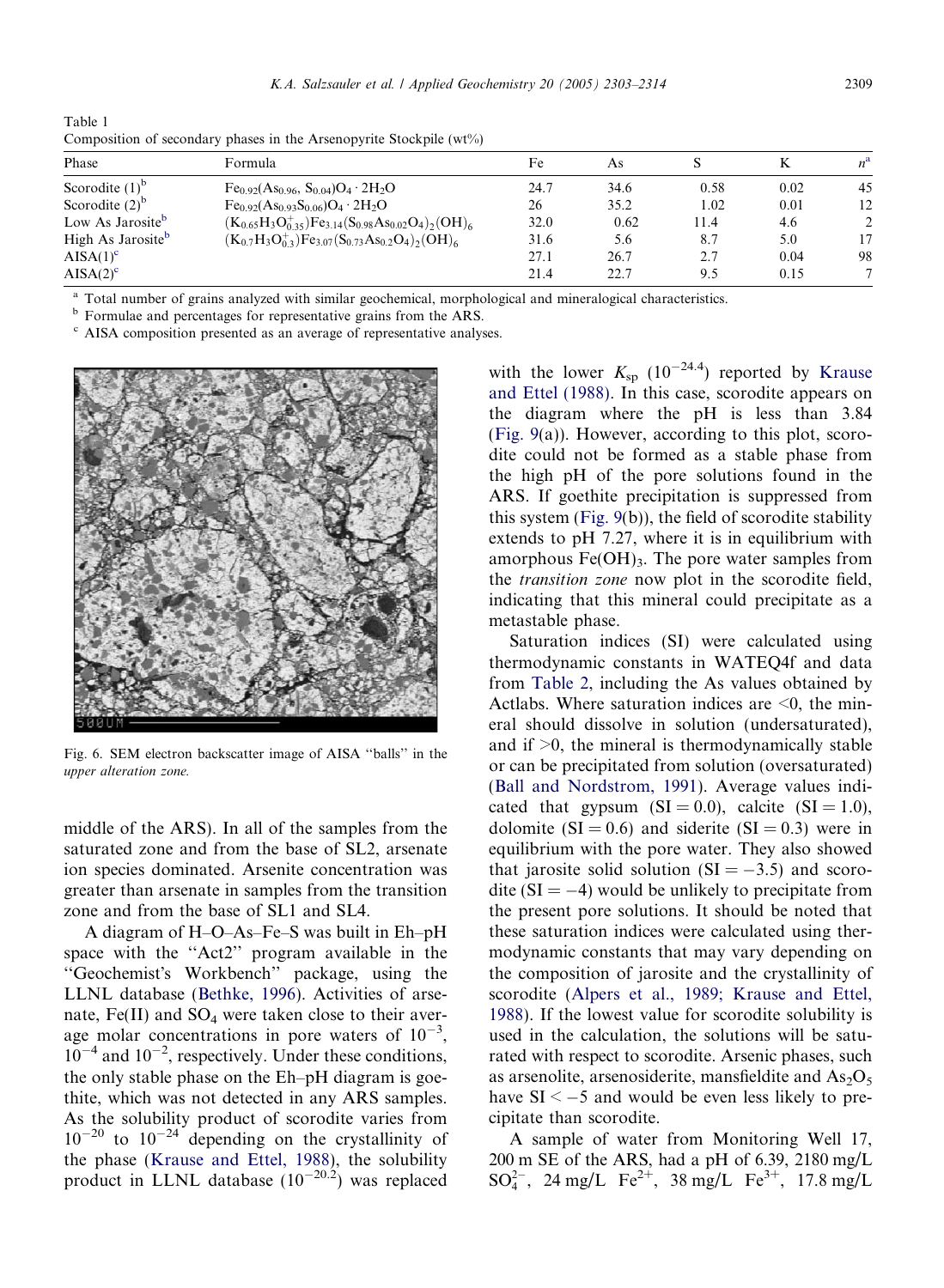<span id="page-7-0"></span>

Fig. 7. SEM electron backscatter image showing the relationship between scorodite and varieties of AISA in the highly altered material. AISA(2) (a) coats AISA(1) (b), which contains inclusions of scorodite (c), and resistant silicate grains (d).



Fig. 8. SEM electron backscatter image of high As jarosite (a), coated with a thin rim of AISA (b), in a mélange of altered refractory sulfide material and AISA fragments in the lower alteration zone.

 $As<sup>3+</sup>$  and 1.7 mg/L  $As<sup>5+</sup>$ . A reddish brown precipitate formed in a filtered unacidified aliquot of this water after being stored for two months. These sediments can give direct information about the phases that might precipitate from the water during the oxidation of Fe(II) ([Sidenko and Sherriff, 2005](#page-11-0)). SEM-EDS analysis showed the Snow Lake precipitate to consist of spherules,  $2 \mu m$  in diameter, containing Fe and As. The material gave an XRD pattern similar to poorly crystalline, 2-line ferrihydrite.

## 4. Discussion

The source of As in the ARS is primary, refractory (Au-bearing) arsenopyrite. Although pyrrhotite is the most susceptible sulfide phase to oxidation [\(Jambor, 2003\)](#page-11-0), arsenopyrite, as the major sulfide mineral in the ARS, is the dominant source of  $SO_4$ , Fe and As in ARS pore water. Arsenopyrite is stable in low Eh, high pH conditions in the unoxidized residue. At depth, pyrrhotite is the only sulfide mineral to show initial stages of dissolution. In the lower alteration zone, pyrrhotite has been completely altered but arsenopyrite, pyrite and chalcopyrite are still present as inclusions in secondary phases. Only trace amounts of arsenopyrite and pyrite have survived, as inclusions in secondary phases, in the highly altered material collected from the surface of the pile.

Oxidation would have been initiated during deposition of the residue and continued for 50a prior to the emplacement of the cap ([Plumlee,](#page-11-0) [1999](#page-11-0)). The first products of arsenopyrite oxidation are Fe(II) and As(III)

$$
FeAsS + 1.5H2O + 2.75O2(aq)\n\n→ Fe2+ + H3AsO3 + SO4-2
$$
\n(1)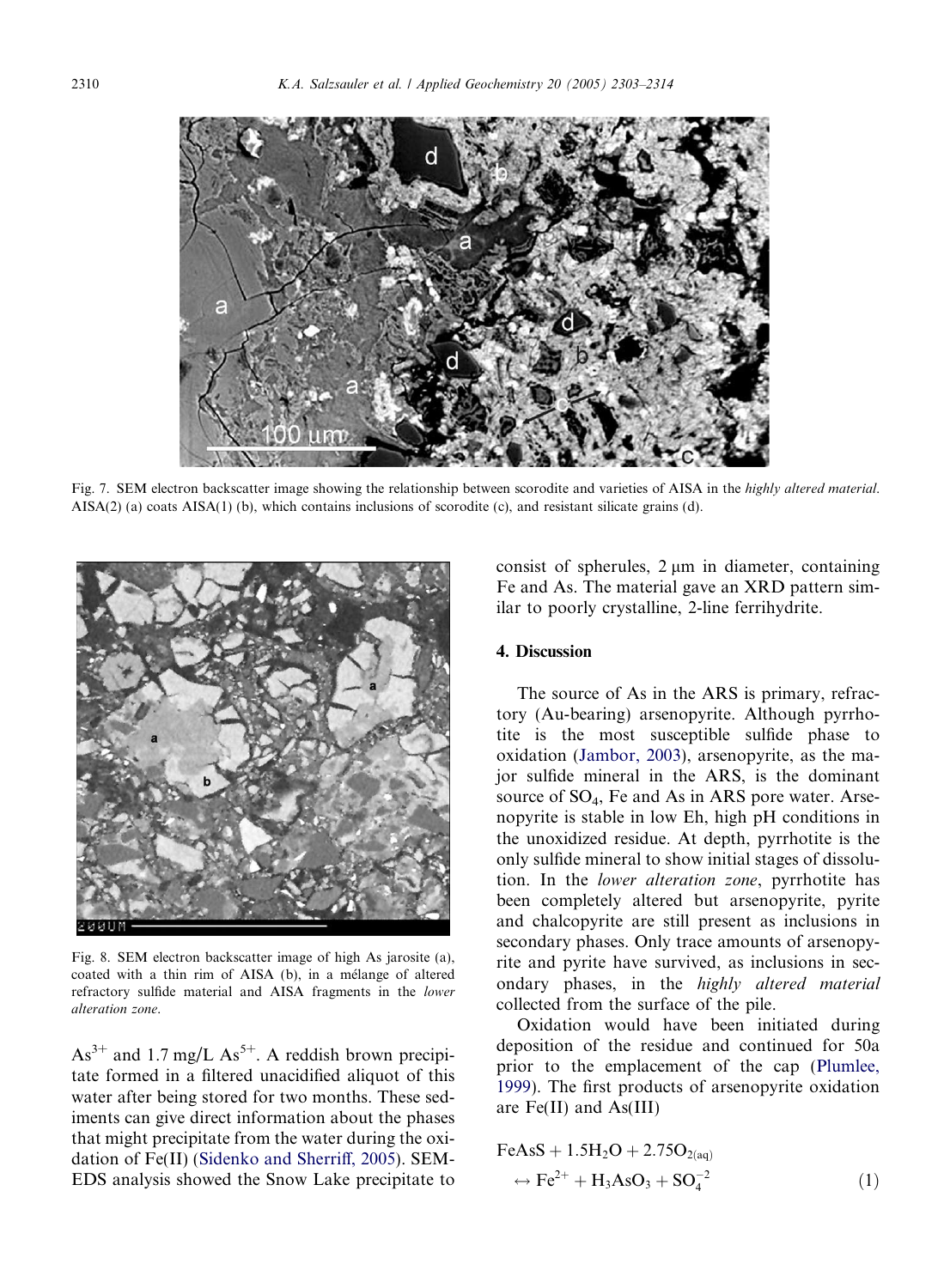<span id="page-8-0"></span>Table 2 Composition of pore water squeezed from the ARS core (mg/L)

|                             | Transition zone |                |                 | Saturated zone  |                |                  |                 |       | <b>LOD</b>      |         |
|-----------------------------|-----------------|----------------|-----------------|-----------------|----------------|------------------|-----------------|-------|-----------------|---------|
|                             | SL <sub>2</sub> | SL1            | SL <sub>4</sub> | SL <sub>2</sub> | SL1            | SL <sub>4</sub>  | SL <sub>2</sub> | SL1   | SL <sub>4</sub> |         |
| Depth $(m)$                 | 5               | $\overline{4}$ | $\overline{4}$  | 11              | 9              | $\overline{7}$   | 14              | 11    | 9               |         |
| pH                          | 7.9             | 6.7            | 7.3             | 8.6             | 8.3            | 7.9              | 8.3             | 7.8   | 8               |         |
| $Eh_{NHE}$ (mV)             | 78              | 81             | 79              | 36              | 51             | 157              | 72              | 100   | 84              |         |
| Total As <sup>a</sup>       | 4.9             | 10.5           | 21.2            | 100.2           | 27.2           | 63.4             | 91.4            | 11.4  | 36              | 0.00003 |
| $\text{As(III)}^{\text{a}}$ | 9.7             |                | 13.5            | 13.2            | 6.6            | 3.4              | 13.2            | 11    | 24.5            | 0.01    |
| As(V) <sup>a</sup>          | 2.4             |                | 0.7             | 67              | 16.5           | 46.5             | 70.1            | 0.5   | 3.8             | 0.01    |
| Total As <sup>b</sup>       | 5.8             | 6.4            | 16.5            | 20.7            | 10.2           | 62.9             | 77.6            | 15.7  | 28.6            |         |
| $\text{As(III)}^{\text{b}}$ | 12.5            | 8.5            | 14.8            | 4.6             | 6.3            | 28.9             | 35.9            | 7.5   | 18.8            |         |
| $\operatorname{As}(V)^b$    | 1.3             | 0.8            | 8.8             | 17.9            | 8.3            | 38.1             | 51.7            | 17.1  | 5.7             |         |
| Total Fe <sup>a</sup>       | 0.4             | 917.3          | 23.8            | 5.7             | $\overline{3}$ | 2.5              | 4.7             | 2.4   | 1.6             | 0.005   |
| Fe(II) <sup>a</sup>         | 0.5             | 915            | 10.9            | 1.7             | 2.4            | 1.7              | 1               | 1.6   | $\mathbf{1}$    | 0.01    |
| Fe(III) <sup>a</sup>        | 0.3             | 6.8            | 1.2             | $\mathbf{1}$    | 0.4            | 0.6              | 0.3             | 0.4   | 0.3             | 0.01    |
| Al                          | 0.2             | 3.8            | 0.3             | 0.4             | 0.4            | 0.7              | 1.3             | 0.4   | 0.4             | 0.002   |
| B                           | $\overline{c}$  | 1.1            | 2.6             | 0.1             | 0.1            | 1                | 0.1             | 0.1   | 0.5             | 0.001   |
| Ba                          | 0.1             |                | 0.2             | 0.1             | 0.1            | 0.1              | 0.1             | 110.2 | 0.1             | 0.0001  |
| Ca                          | 537             | 674            | 614             | 187             | 642            | 644              | 482             | 571   | 605             | 0.05    |
| Cl                          | 6.4             | 93.7           | 6.9             | 10.1            | 11.3           | 10.3             | 17.6            | 15.3  | 3.8             | 0.0005  |
| $\mathbf{F}$                | 4.5             | < 0.4          | 1.5             | $\overline{2}$  | 2.4            | 3.4              | 2.8             | 3.3   | 1.6             | 0.0005  |
| HCO <sub>3</sub>            |                 |                | 158             | 167             | 63             | 133              | 222             |       | 135             |         |
| K                           | 172             | 91             | 134             | 80              | 64             | 40               | 30              | 24    | 9               | 0.01    |
| Mg                          | 1030            | 1350           | 702             | 3               | 14             | 45               | 25              | 176   | 112             | 0.001   |
| Mn                          | 0.1             | 18.9           | 1.9             | $\mathbf{0}$    | $\bf{0}$       | $\boldsymbol{0}$ | 0.1             | 177   | 0.6             | 0.0001  |
| Na                          | 28.2            | 53.1           | 91.7            | 670             | 209            | 239              | 507             | 479   | 336             | 0.005   |
| NO <sub>3</sub>             | 0.5             | 1.6            | 0.2             | 3.3             | 0.3            | 0.4              | 0.7             | 0.4   | 0.2             | 0.0005  |
| Si                          | 1.6             | 4.9            | 5.6             | 8.1             | 2.4            | 4.5              | 7.3             | 5.3   | 5               | 0.05    |
| SO <sub>4</sub>             | 4770            | 7420           | 4240            | 1590            | 1910           | 1870             | 1710            | 2190  | 2140            | 0.001   |
| Charge balance $(\% )$      | $-10$           | $-8$           | $-7$            | $-33$           | $-14$          | $-18$            | $-29$           | $-34$ | $-19$           |         |

LOD = Limit of detection.

Note. Charge balance calculated with analytical total As and total Fe concentrations.

<sup>a</sup> Values from Activation Laboratories.

<sup>b</sup> Values from the University of Manitoba.



Fig. 9. Diagram of H–O–As–Fe–S built in Eh–pH space showing the scorodite field of stability (a) with respect to goethite and (b) to amorphous Fe(OH)<sub>3</sub>. Activities of arsenate, Fe(II) and SO<sub>4</sub> were  $10^{-3}$ ,  $10^{-4}$ , and  $10^{-2}$ , respectively. Pore water compositions are indicated by squares for the transition zones, diamonds for the saturated zone and circles for the base of the pile.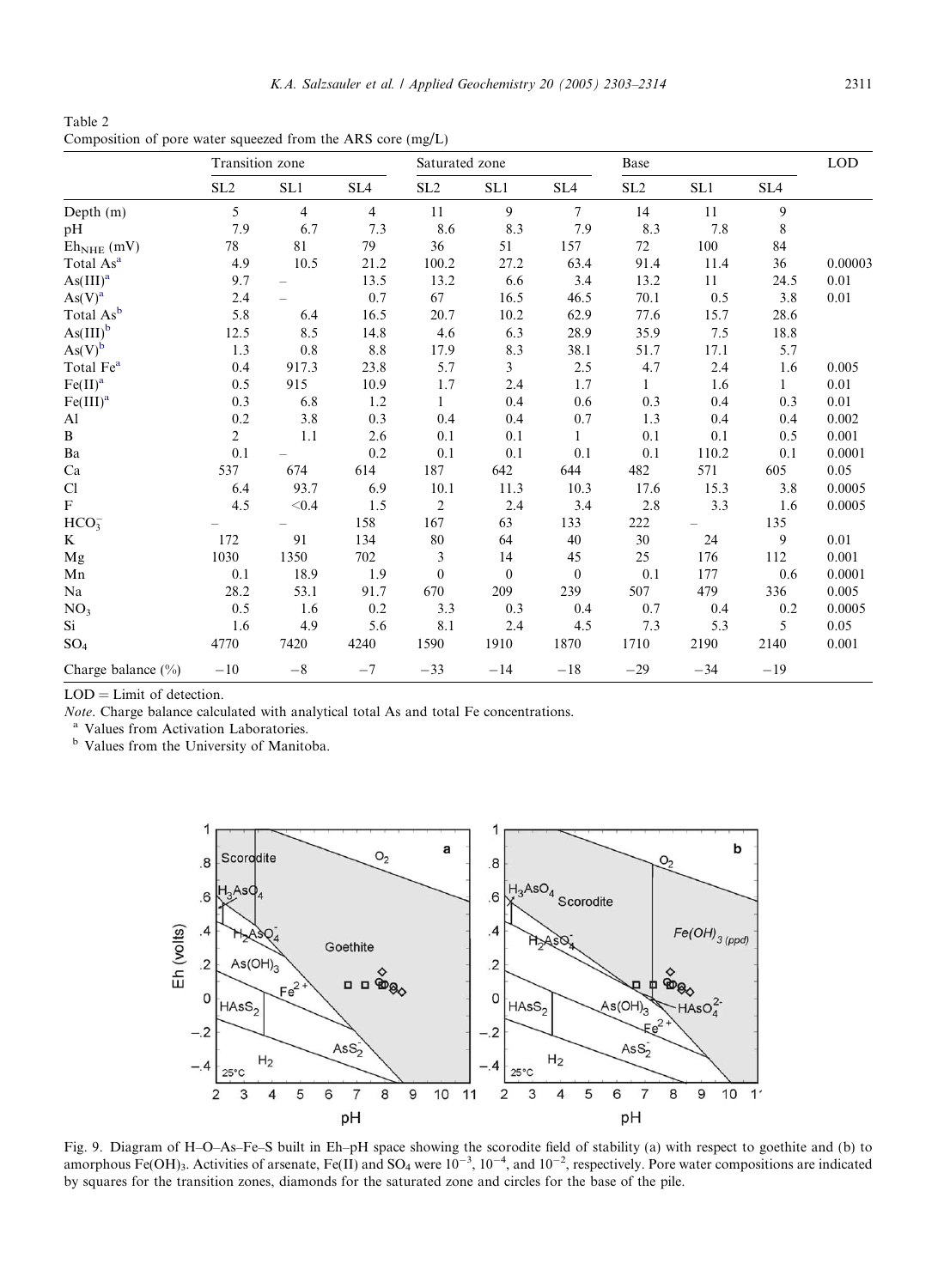After release into solution, Fe(II) and As(III) are oxidized by reactions 2 and 3 (assuming species that dominate at near-neutral pH in solution).

$$
H_3AsO_3 + H_2O \leftrightarrow HASO_4^{2-} + 4H^+ + 2\bar{e}
$$
 (2)

$$
\text{Fe}^{2+} + 3\text{H}_2\text{O} \leftrightarrow \text{Fe(OH)}_{3\text{aq}} + 3\text{H}^+ + \bar{e}
$$
 (3)

Pore water samples with a low pH have a high measured As(III):As(V) ratio because they are close to the  $As(III)/As(V)$  redox boundary ([Fig. 9](#page-8-0)(b)). Samples with a higher pH are scattered in the field of As(V) further from the equilibrium boundary. The relationship between As speciation and pH was examined by correlating the ratio of As(III) to  $As(V)$  with pH and Eh. A negative correlation was found between the ratio of  $As(III):As(V)$  and pH. The correlation coefficients of  $-0.75$  for the values from Activation Laboratories Ltd and  $-0.65$  for those obtained at the University of Manitoba are statistically significant at the 95% probability level, despite the small range of pH values from 6.7 to 8.6. These correlations indicate that a lower pH favors the As(III) redox state.

The equilibrium Eh for As and Fe species was calculated to identify which redox couple is controlling the measured Eh in the pore waters. The equilibrium Eh was calculated from reactions 2 and 3. The calculated redox potential for the Fe species is slightly higher than the measured Eh in the saturated zone and at the base of the pile and much higher in the transition zone (Table 3). In contrast to Fe, the measured Eh equilibrium redox potential for As is significantly lower than the measured Eh due to the possible kinetic disequilibrium between As(III)/As(V) ([Lindberg and Runnells, 1984](#page-11-0)). Therefore, the measured Eh is between the values calculated for both redox couples and closer to the redox potential of the Fe species, indicating that the  $Fe(II)/Fe(III)$  couple is the dominant couple controlling the measured Eh. However, As species modify the bulk Eh somewhat by reducing it with respect to the equilibrium potential of the Fe species.

The earliest stages of precipitation of secondary As phases appear to be preserved in the transition zone. Here, scorodite occurs as discrete, ball-like aggregates, cementing moderately altered arsenopyrite grains. The enclosure of arsenopyrite would have reduced the probability of further oxidation. In the uncapped pile, the reaction of arsenate and  $Fe<sup>3+</sup>$  ions in the pore water causes the precipitation of scorodite

$$
\text{Fe}^{3+} + \text{HAsO}_4^{2-} + 2\text{H}_2\text{O} \leftrightarrow \text{FeAsO}_4 \cdot 2\text{H}_2\text{O} + \text{H}^+ \tag{4}
$$

According to the Eh–pH diagram ([Fig. 9](#page-8-0)(b)), scorodite could precipitate as a metastable phase from near neutral pore solutions of the transition zone even after capping.

Acid produced during the oxidation of sulfides and precipitation of scorodite (reactions (1) and (4)) was initially buffered by the dissolution of the carbonate phases detected by chemical analysis (e.g. calcite)

$$
CaCO3 + H+ \leftrightarrow Ca2+ + HCO3-
$$
 (5)

With the advancement of sulfide oxidation and the dissolution of available neutralizing phases in the upper zones of the ARS, the pH of pore water would have been reduced. Prior to the emplacement of the cap, the surface water on the pile had a pH of 3.6 and the runoff a pH of 3.0 ([UMA, 1987](#page-11-0)). Under these conditions, scorodite becomes stable with re-spect to goethite ([Fig. 9](#page-8-0)(a)).

Jarosite-group minerals can precipitate at low pH (<3) in the presence of high concentrations of Fe(III) and SO<sub>4</sub> [\(Baron and Palmer, 1996; Dutrizac](#page-11-0) [and Jambor, 2000\)](#page-11-0). In the pH conditions measured in the transition zone pore water, jarosite should not

| Table 3 |                                                                |  |  |  |
|---------|----------------------------------------------------------------|--|--|--|
|         | Measured and calculated redox potential of ARS pore water (mV) |  |  |  |

|                          | Transition zone |                   |                 | Saturated zone  |        |                 | Base            |        |                 |
|--------------------------|-----------------|-------------------|-----------------|-----------------|--------|-----------------|-----------------|--------|-----------------|
|                          | SL <sub>2</sub> | SL1               | SL <sub>4</sub> | SL <sub>2</sub> | SL1    | SL <sub>4</sub> | SL <sub>2</sub> | SL1    | SL <sub>4</sub> |
| Depth $(m)$              |                 |                   | 4               |                 |        |                 | 14              |        |                 |
| $Eh$ <sub>measured</sub> | 78              | 81                | 79              | 36              | 51     | 157             | 72              | 100    | 84              |
| Fe(II)/Fe(III)           | 186             | 286               | 249             | 61              | 82     | 172             | 97              | 181    | 150             |
| $As(III)^{a}/As(V)^{a}$  | $-211$          |                   | $-160$          | $-255$          | $-228$ | $-159$          | $-219$          | $-221$ | $-229$          |
| $As(III)^b/As(V)^b$      | $-222$          | $\hspace{0.05cm}$ | $-128$          | $-258$          | $-237$ | $-189$          | $-235$          | $-170$ | $-220$          |

<sup>a</sup> Values from Activation Laboratories.

<sup>b</sup> Values from the University of Manitoba.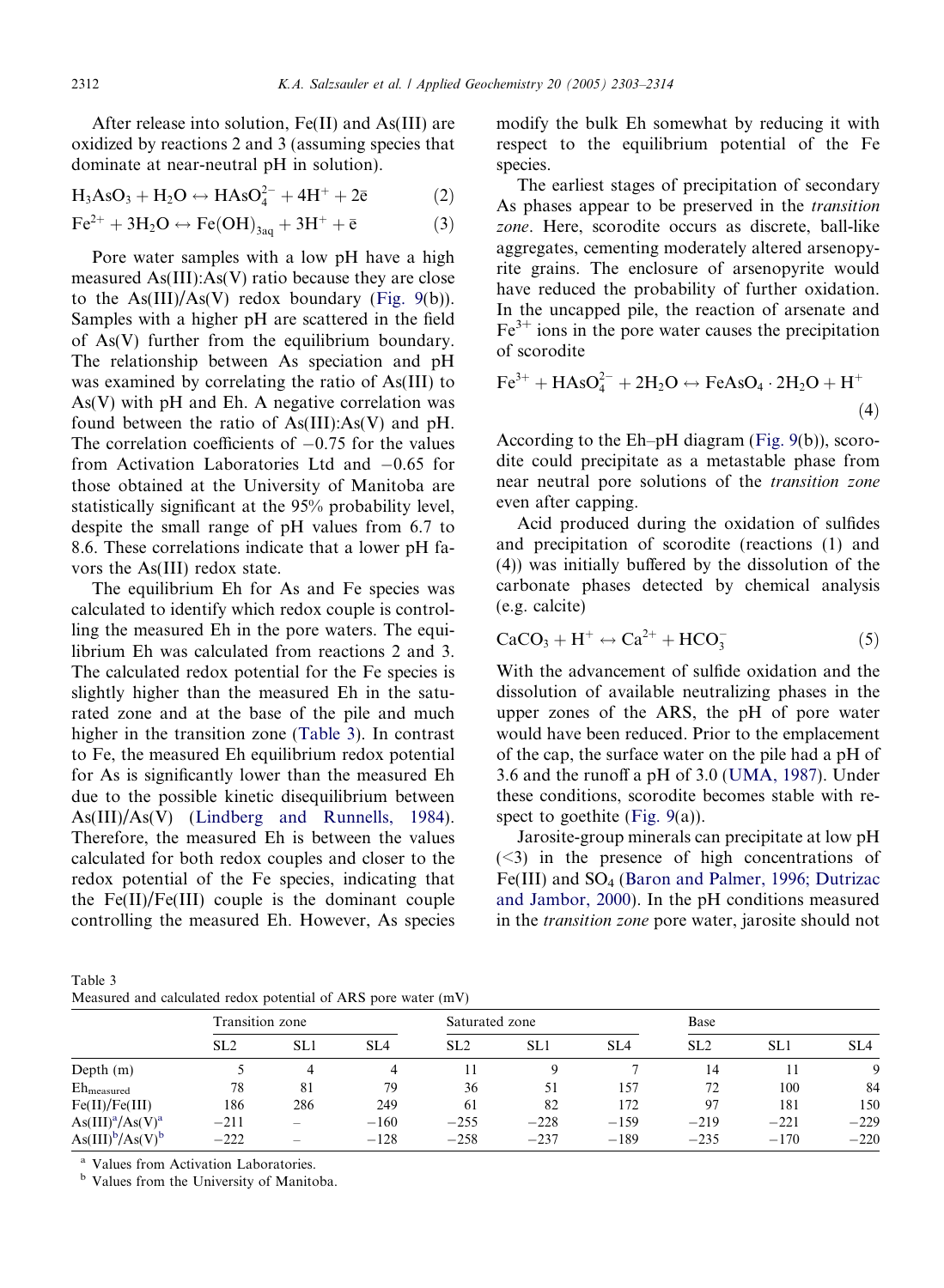be capable of precipitating. However, the occurrence of jarosite and AISA in small veins indicates that they might precipitate from solutions percolating from the upper horizons, where the conditions of pH could have been lower prior to capping.

Jarosite can incorporate  $AsO<sub>4</sub><sup>3-</sup>$  by the partial replacement of  $SO_4^{2-}$  in the unit cell ([Dutrizac](#page-11-0) [et al., 1987; Paktunc and Dutrizac, 2003; Savage](#page-11-0) [et al., 2005\)](#page-11-0). In the ARS, jarosite contains up to 5.8 wt% As with that from the highly altered material having a lower As concentration than from the alteration zone. [Dutrizac et al. \(1987\)](#page-11-0) found that the concentration of As incorporated into synthetic jarosite decreased at low pH, with a corresponding increase in Fe and SO4. Sequential extraction showed that  $\leq 1$  wt% of the bulk sample consists of jarosite in the upper alteration zone [\(Salzsauler,](#page-11-0) [2004\)](#page-11-0). Therefore, jarosite may have only a minor role in removing As from solution.

The precipitation of low-solubility, thermodynamically favored, crystalline scorodite and jarosite is followed by the precipitation of disordered, more soluble phases such as AISA. X-ray amorphous Fe sulfo-arsenates (AISA) appear to have been the final phase forming from late stage, high As and Fe solutions. Compositionally similar X-ray amorphous material was described by Gieré [et al. \(2003\)](#page-11-0) in sulfide waste from a Au mine. Very fine-grained scorodite (2) inclusions, found in  $AISA(1)$  from the highly altered material, must have formed prior to AISA. They may represent the remnants of scorodite (1) aggregates that partially dissolved in acidic conditions. However, a wide range of arsenic (28.8 to 37.5 wt%) and iron (24.8 to 27.2 wt%) in scorodite (2) inclusions in the highly altered material suggests that this mineral is distinct from scorodite (1) aggregates in the alteration zone and has been formed later.

Pitticite  $(AISA(2))$ , the final product to form, is a dehydrated gel coating aggregates of AISA(1). Although the alteration zone was too dry to extract water for analysis, similar conditions were observed by [Sidenko et al. \(2001\)](#page-11-0) in high sulfide mine wastes in Siberia, where AISA type phases precipitated from pore water characterized by high  $SO_4$  (180 g/ L), As  $(22 g/L)$  and Fe  $(57 g/L)$  concentrations, and low  $pH(1.7)$ .

With the addition of the waste rock cap, the source of atmospheric  $O_2$  that fueled the precipitation of secondary As phases has been removed. Existing phases such as jarosite, scorodite and AISA are unstable in the present conditions of the pore

water in the ARS, and theoretically could be recrystallized as goethite ([Fig. 9](#page-8-0)(a)). Now, the concentrations of As, Fe and  $SO_4$  in the pore water of the capped pile are controlled by the dissolution of residual arsenopyrite grains and unstable secondary phases, which depend on the pH and redox state of the system. Arsenic released from these phases could be only partially adsorbed by Fe oxyhydroxides stable in the present conditions of pore waters. A combination of these effects may explain the high level of As in pore water towards the base of the residue, which is up to 20 times higher than in the transition zone.

## 5. Conclusion

This study traced the passage of As in high sulfide, arsenopyrite mine waste stored for over 50a because of its potentially valuable refractory Au. Oxidation of arsenopyrite, the primary source of As, occurred during deposition and for 50a of exposure to the atmosphere. This resulted in the precipitation of As in the form of secondary scorodite, jarosite, and amorphous Fe sulfo-arsenate at the top of the pile and a lowering of pH. Covering the pile with a clay and waste rock cap prevented further oxidation and generation of acid. Arsenic, released during the previous oxidative phase or now from gradual breakdown of arsenopyrite, continues to seep into the groundwater possibly causing the high values in a monitoring well SE of the ARS. Thermodynamic calculations show that Fe oxyhydroxides may precipitate, and partially remove As from solution by adsorption.

Further work is in progress to investigate the reactions occurring in the orphaned tailings SE of the ARS. The direction and rate of flow of the groundwater in the vicinity of the ARS and the orphaned tailings will also be determined.

#### Acknowledgments

This study was supported by funding from Manitoba Industry, Economic Development and Mines, and an NSERC discovery Grant to B.L.S. Dr. R. Flemming (University of Western Ontario) provided access to the  $\mu$ XRD. We thank Sergio Meija, Neil Ball, Ron Chapman and Gregg Morden for technical support at the University of Manitoba and Jennifer Kavalench for her assistance with field sampling. We appreciate the comments of Dr. Logsdon on thermodynamic modeling. We thank